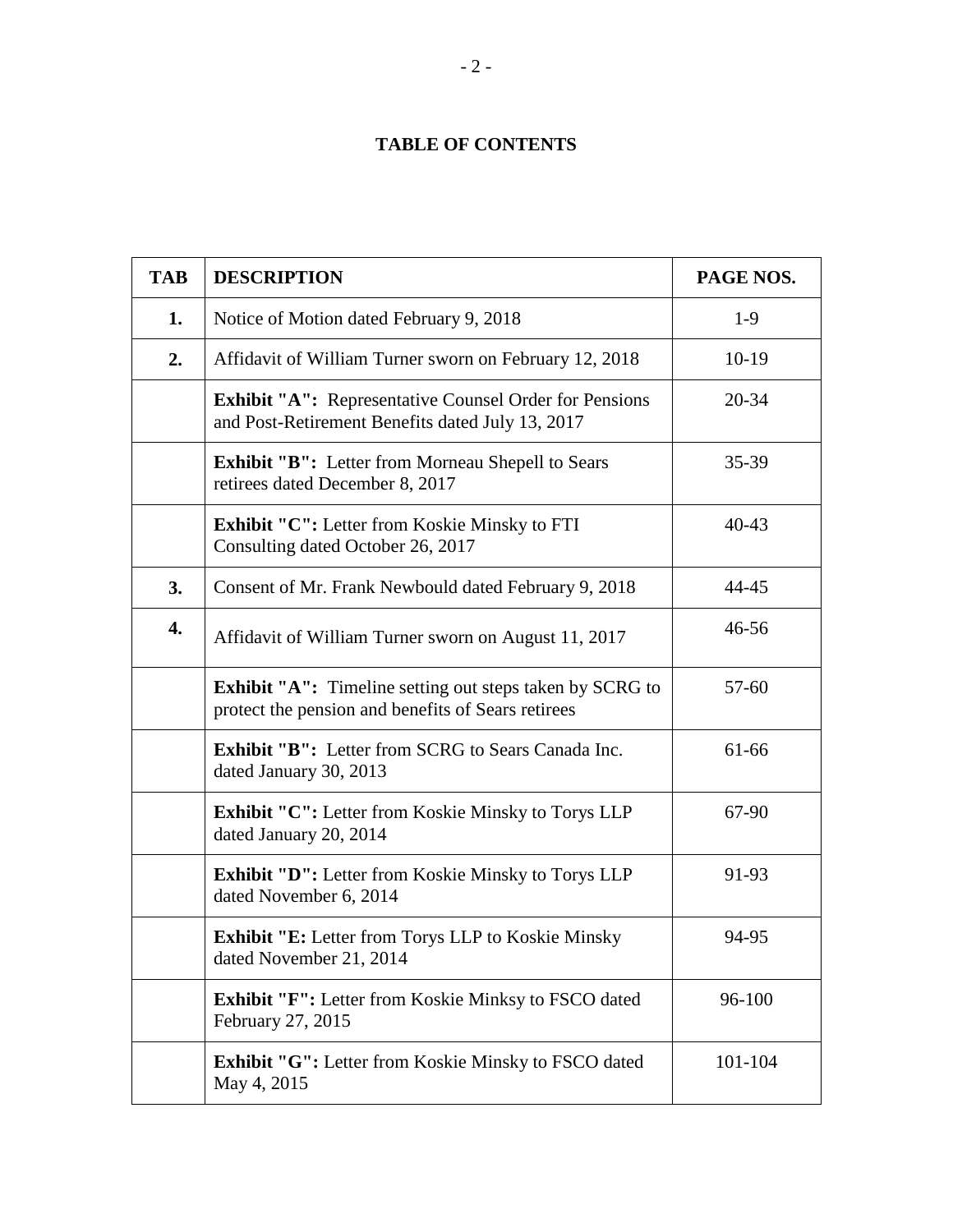| <b>Exhibit "H":</b> Letter from Koskie Minsky to FSCO dated<br>June 5, 2015       | 105-112 |
|-----------------------------------------------------------------------------------|---------|
| <b>Exhibit "I":</b> Letter from FSCO to Torys LLP dated June<br>11, 2015          | 113-114 |
| <b>Exhibit "J":</b> Letter from FSCO to Koskie Minsky dated<br>June 11, 2015      | 115-116 |
| <b>Exhibit "K":</b> Letter from Torys LLP to FSCO dated June<br>22, 2015          | 117-120 |
| <b>Exhibit "L":</b> Letter from FSCO to Koskie Minsky dated<br>June 23, 2015      | 121-122 |
| <b>Exhibit "M":</b> Letter from Koskie Minsky to FSCO dated<br>July 7, 2015       | 123-137 |
| <b>Exhibit "N":</b> Letter from FSCO to Koskie Minsky dated<br>July 30, 2015      | 138-139 |
| <b>Exhibit "O":</b> Letter from Koskie Minsky to FSCO dated<br>November 3, 2015   | 140-141 |
| <b>Exhibit "P":</b> Letter from FSCO to Torys LLP dated<br>November 6, 2015       | 142-147 |
| <b>Exhibit "Q":</b> Letter from Torys LLP to FSCO dated<br>December 9, 2015       | 148-151 |
| <b>Exhibit "R":</b> Letter from FSCO to Torys LLP dated<br>January 15, 2016       | 152-154 |
| Exhibit "S": Letter from Torys LLP to FSCO dated<br>February 16, 2016             | 155-160 |
| <b>Exhibit "T":</b> Letter from Koskie Minsky to FSCO dated<br>March 1, 2016      | 161-167 |
| <b>Exhibit "U":</b> Email from Koskie Minsky to FSCO dated<br>March 10, 2016      | 168-169 |
| <b>Exhibit "V":</b> Letter from Koskie Minsky to FSCO dated<br>September 12, 2016 | 170-172 |
| <b>Exhibit "W":</b> Letter from Koskie Minsky to FSCO dated<br>October 20, 2016   | 173-175 |